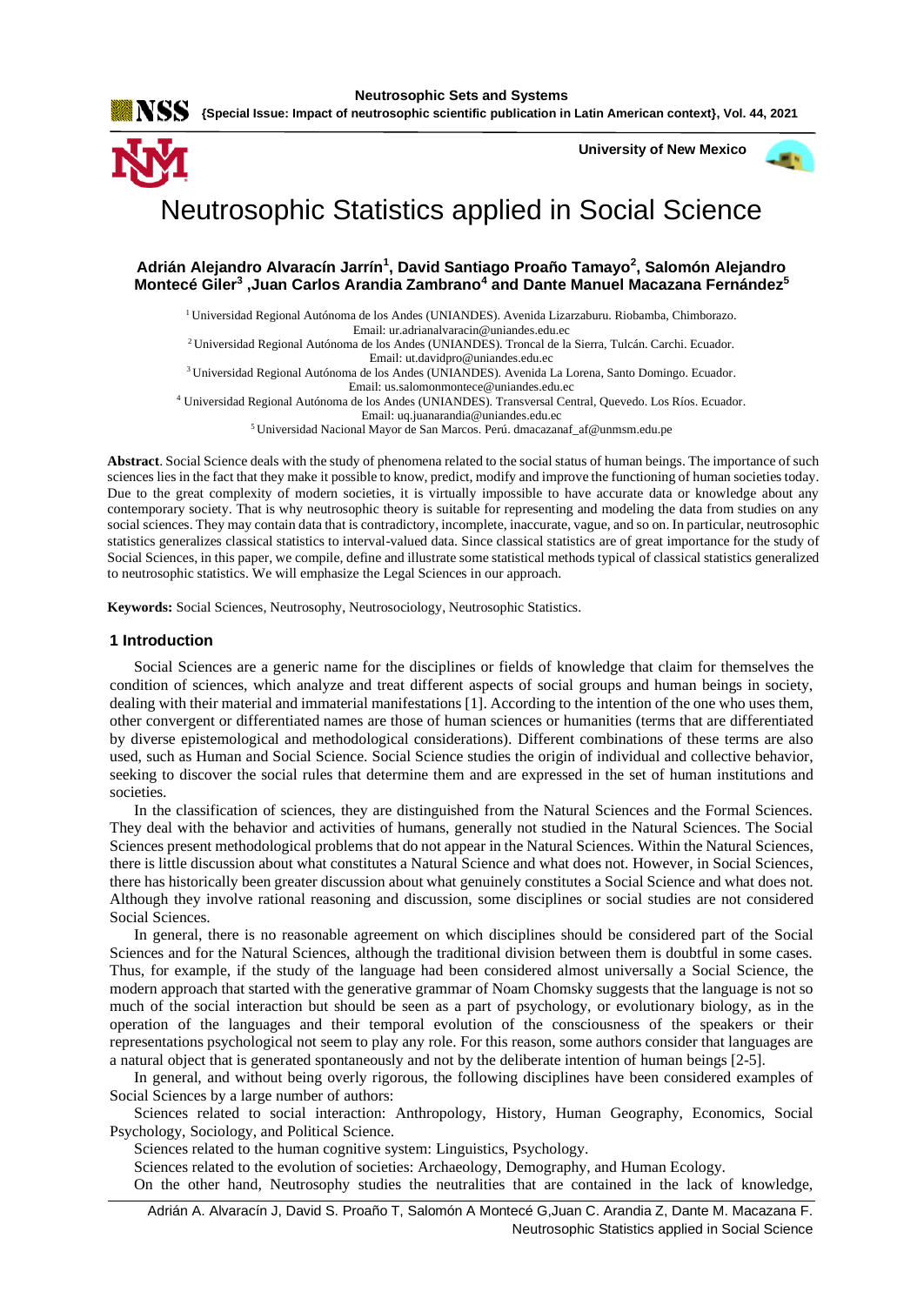contradictions, paradoxes, and imprecision, among others. Neutrosophic sets generalize fuzzy sets, and fuzzy intuitionist sets, among others, [\[6\]](#page-6-2). This theory has been applied in many real-life problems.

An approach of Neutrosophy to sociology is Neutrosophic Sociology (or Neutrosociology), which is the study of sociology using neutrosophic scientific methods [\[7\]](#page-6-3). The massive amount of social data we face in sociology is usually vague, incomplete, contradictory, hybrid, biased, ignorant, redundant, superfluous, meaningless, ambiguous, unclear, etc.

That is why some neutrosophic research tools and methods should be involved, such as Neutrosophy (a new branch of philosophy), neutrosophic set, neutrosophic logic, neutrosophic probability, and neutrosophic statistics, neutrosophic analysis, neutrosophic measure, and so on.

Specifically, Neutrosophic Statistics refers to a set of data and the methods used to analyze them when the data or at least a part of them are indeterminate to some degree [\[8\]](#page-6-4). In Classical Statistics, all data are determined; this is the main distinction between neutrosophic statistics and classical statistics. Some researches on Neutrosophic Statistics can be read in [\[9-17\]](#page-6-5).

When indeterminacy is zero, neutrosophic statistics coincide with classical statistics. Therefore, we can use the neutrosophic measure for assessing indeterminate data. The neutrosophic statistical methods will enable us to interpret and organize data that may have some indeterminacies to reveal underlying patterns.

The purpose of this paper is to compile, define and illustrate the use of neutrosophic statistics methods in Social Sciences because these disciplines often present imprecise, inconsistent, insufficient, and unknown data. Specifically, we will emphasize the field of Legal Sciences within the Social Sciences, where this type of data is very common, despite precise decisions that can affect people's lives need to be made, hence its importance. Some papers on Neutrosophy applied to the Social and Legal Sciences can be found in [\[9,](#page-6-5) [18-24\]](#page-7-0).

This article is divided into the following sections; section 2 exposes the main concepts of neutrosophic statistics. Section 3 contains the classical and neutrosophic statistical methods that we recommend applying and defining for Social Sciences, particularly in Legal Sciences. Finally, the paper ends with the conclusions.

## **2 Neutrosophic Statistics**

This section contains some basic concepts of neutrosophic sets and neutrosophic statistics [\[25-46\]](#page-7-1).

**Definition 1**: ([\[6\]](#page-6-2)) Let X be a universe of discourse. Three membership functions characterize a Neutrosophic Set (NS),  $u_A(x), r_A(x), v_A(x) : X \to ]-0, 1^+]$ , which satisfy the condition  $-0 \le \inf u_A(x) + \inf r_A(x) +$  $inf \ v_A(x) \leq sup \ u_A(x) + sup \ r_A(x) + sup \ v_A(x) \leq 3^+$  for all xX.  $u_A(x), r_A(x)$  and  $v_A(x)$  are the membership functions of truthfulness, indeterminacy, and falseness of x in A, respectively, and their images are standard or non-standard subsets of  $]-0,1$ <sup>+</sup>[.

**Definition 2**: ([\[6\]](#page-6-2)) Let X be a universe of discourse. A *Single-Valued Neutrosophic Set* (SVNS) A on X is a set of the form:

$$
A = \{ (x, u_A(x), r_A(x), v_A(x)) : x \in X \}
$$
 (1)

Where  $u_A$ ,  $r_A$ ,  $v_A: X \to [0,1]$ , satisfy the condition  $0 \le u_A(x) + r_A(x) + v_A(x) \le 3$  for allxX.  $u_A(x)$ ,  $r_A(x)$ and  $v_A(x)$  denote the membership functions of truthfulness, indeterminate, and falseness of x in A, respectively. For convenience, a *Single-Valued Neutrosophic Number* (SVNN) will be expressed as  $A = (a, b, c)$ , where  $a, b, c \, [0,1]$  and satisfy  $0 \le a + b + c \le 3$ .

*Neutrosophic Statistics* extends classical statistics such that we can deal with set values rather than crisp values [\[8\]](#page-6-4).

*Neutrosophic Descriptive Statistics* is comprised of all techniques to summarize and describe the neutrosophic numerical data.

*Neutrosophic Inferential Statistics* consists of methods that allow the generalization from a neutrosophic sampling to a population from which the sample was selected.

*Neutrosophic Data* is the data that contains some indeterminacy. Similarly to classical statistics, it could be classified as:

- *Discrete neutrosophic data,* if the values are isolated points.
- *Continuous neutrosophic data*, if the values form one or more intervals.
- Another classification is the following:
- *Quantitative (numerical) neutrosophic data*; for example, a number in the interval (we do not know exactly), 46, 53, 68, or 70, not knowing exactly;
- *Qualitative (categorical) neutrosophic data*; for example: blue or red (we don't know exactly), white, black or green, or yellow (not knowing exactly).

The *univariate neutrosophic data* is neutrosophic data that consists of observations on a neutrosophic single attribute.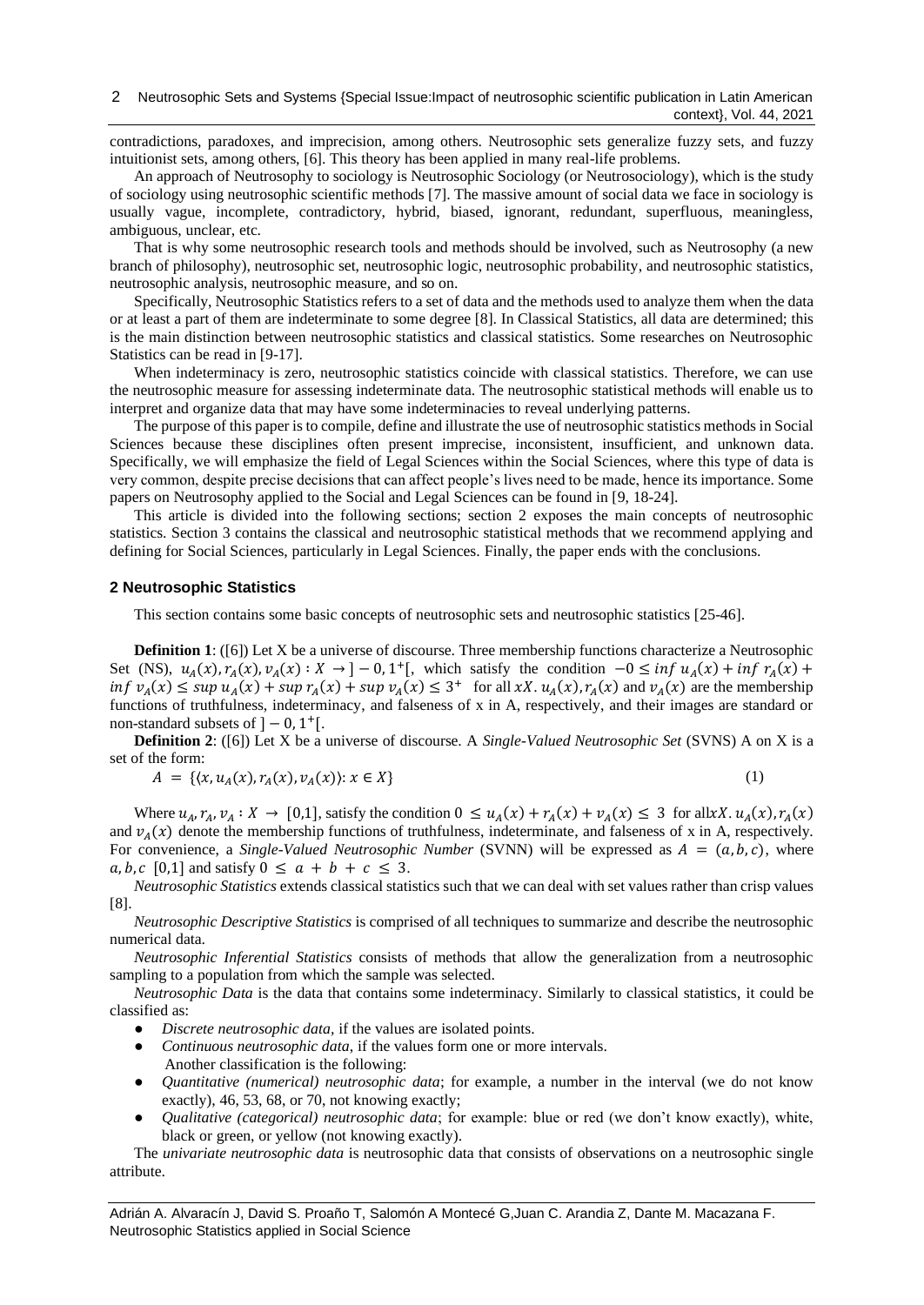Neutrosophic Sets and Systems {Special Issue: Impact of neutrosophic scientific publication in Latin American 3 context}, Vol. 44, 2021

*Multivariable neutrosophic data* is neutrosophic data that consists of observations on two or more attributes. A *Neutrosophic Statistical Number* N has the form  $N = d + I$ , [\[47\]](#page-8-0), where d is called *determinate* part and I is called *indeterminate part*.

A *Neutrosophic Frequency Distribution* is a table showing the categories, frequencies, and relative frequencies with some indeterminacy. Most often, indeterminacies occur due to incomplete, imprecise, or unknown data related to frequency. As a consequence, relative frequency becomes imprecise, incomplete, or unknown too.

*Neutrosophic Survey Results* are results from a survey that contains indeterminacy.

A *Neutrosophic Population* is a population not well determined at the membership level where we are not sure if some individuals belong or do not belong to the population).

A *simple random neutrosophic sample* of size n from a classical or neutrosophic population is a sample of n individuals such that at least one of them has some indeterminacy.

A *stratified random neutrosophic sampling* is the pollster groups of the (classical or neutrosophic) population by a stratum according to a classification; afterward, the pollster takes a random sample of appropriate size according to a criterion from each group. If there is indeterminacy, we deal with neutrosophic sampling.

Additionally, we describe concepts of interval calculus, which shall be useful in this paper.

Given  $N_1 = a_1 + b_1 I$  and  $N_2 = a_2 + b_2 I$  two neutrosophic numbers, some operations between them are defined as follows, [\[47\]](#page-8-0):

$$
N_1 + N_2 = a_1 + a_2 + (b_1 + b_2)I
$$
 (Addition),  
\n
$$
N_1 - N_2 = a_1 - a_2 + (b_1 - b_2)I
$$
 (Difference),  
\n
$$
N_1 \times N_2 = a_1a_2 + (a_1b_2 + b_1a_2 + b_1b_2)I
$$
 (Product),  
\n
$$
\frac{N_1}{N_2} = \frac{a_1 + b_1I}{a_2 + b_2I} = \frac{a_1}{a_2} + \frac{a_2b_1 - a_1b_2}{a_2(a_2 + b_2)}I
$$
 (Division).

Additionally, given  $I_1 = [a_1, b_1]$  and  $I_2 = [a_2, b_2]$  we have the following operations between them (see [\[48\]](#page-8-1)):

- 1.  $I_1 \leq I_2$  if and only if  $a_1 \leq a_2$  and  $b_1 \leq b_2$ .
- 2.  $I_1 + I_2 = [a_1 + a_2, b_1 + b_2]$  (Addition);
- 3.  $I_1 I_2 = [a_1 b_2, b_1 a_2]$  (Subtraction),
- 4.  $I_1 \cdot I_2 = [\min\{a_1b_1, a_1b_2, a_2b_1, a_2b_2\}, \max\{a_1b_1, a_1b_2, a_2b_1, a_2b_2\}]$  (Product),
- 5.  $I_1/I_2 = I_1(1/I_2) = \{a/b : aI_1, bI_2\}$ , always that  $0 \square I_2$  (Division).
- 6.  $\vec{\sqrt{I}} = [\sqrt{a}, \sqrt{b}]$ , always that  $a \ge 0$  (Square root).
- 7.  $I^n = I \cdot I \cdot \cdots \cdot I \cdot I_{\square^n}$  times

## **3 Neutrosophic statistics applied in Social Sciences**

This section covers the neutrosophic statistics methods that can be used in Social Sciences. Especially, correlation methods like Contingency Tables, Pearson's correlation coefficient, and Spearman's correlation coefficient are introduced.

## **3.1 Contingency Tables**

In classical statistics, contingency tables are used to record and analyze the relationship between two or more variables, usually of a qualitative nature (nominal or ordinal) [\[49\]](#page-8-2). This table is based on the frequency of cases that satisfy the characteristics that each cell in the table represents. However, in many cases, this frequency of cases cannot be defined with a single number due to differences of opinion among several experts in the Social Sciences. Some sciences are based on various theories, some of them can partially contradict each other, and therefore the cases that are studied may have different meanings depending on the theory that is applied. On the other hand, there may be unknown or unclassifiable cases, because there is insufficient data, one investigator classifies the case in one way, and another considers it in another, and so on. Therefore, instead of numerical frequencies, it is recommendable to perform the calculations with frequency intervals.

A contingency table is important in the social sciences because it allows the representation of qualitative values, which are data widely used in this type of science.

**Definition 3**: We define a *neutrosophic contingency table* as a contingency table such that at least one cell element is an interval rather than a crisp value.

Let us note that when the range of the intervals contains the same limit values, it is a crisp value and the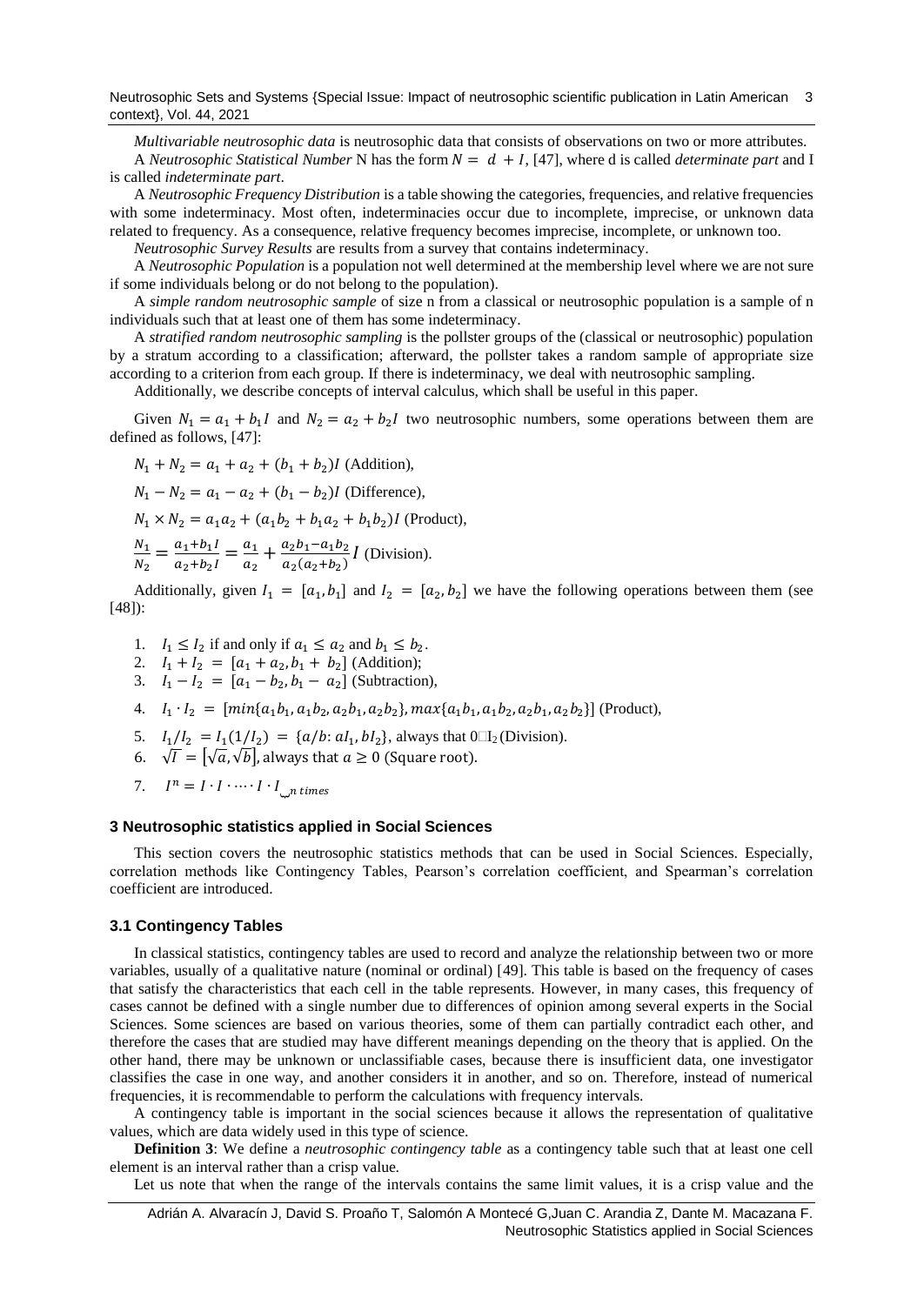neutrosophic contingency table becomes a classical contingency table. Additionally, according to the authors' knowledge, the neutrosophic contingency table is defined for the first time here.

The coefficient (also called quadratic contingency coefficient), on which the contingency coefficient is based, is a measure of the "intensity" of the relationship between the observed characteristics. In *neutrosophic contingency tables*, the same formula as in classical statistics is maintained, using the interval-valued operators of the quadratic contingency. This formula is the following:

$$
\frac{N\chi^2}{n} = \frac{1}{n} \sum_{i=1}^{k} \sum_{j=1}^{m} \frac{\left(l_{ij} - \frac{l_{i}l_{j}}{n}\right)^2}{\frac{l_{i}l_{j}}{n}}
$$
(2)

Where,  $\frac{N\chi^2}{n}$  $\frac{\lambda}{n}$  is the neutrosophic mean quadratic contingency,  $I_{ij}$  is the interval value of the cell in the i-th row and the j-th column.  $I_i$  is the sum for columns of the i-th row,  $I_j$  is the sum for rows of the jth column. n is the interval sampling size, while k is the number of rows and m is the number of columns of the table.

The greater this measure, the more intense is the relationship between the two analyzed characteristics. If both characteristics (variables) are independent, then each of the summands is 0, as a result of which the numerator of the fraction is 0 and with it the measure itself as well. In the case of a  $2x2$  contingency table, the measurement is normalized and assumes values in the interval [0, 1].

 $N\chi^2$  can assume very large values in principle and is not limited to a subinterval of [0, 1]. To exclude the dependence of the contingency coefficient on the sample size, the contingency coefficient  $NC$  extends the contingency coefficient C. The case of interval values is calculated based on  $N\chi^2$ , based on the following formula:

$$
NC = \sqrt{\frac{N\chi^2}{N\chi^2 + n}}\tag{3}
$$

Where n is the interval size of the sample. In this case, the division is defined as follows:

$$
\frac{I_1}{I_2} = \left[\frac{a_1}{b_1}, \frac{a_2}{b_2}\right] \tag{4}
$$

An example is used below to illustrate the method:

#### **Example 1:**

Suppose that in Ecuadorian City X an average of 35 women's rapes is reported during a year. This crime is highly sensitive because it involves psychological, social, moral, and family damage to the woman that is a victim of the crime. That is why some women do not report it and the crime goes unpunished, which gives the rapist confidence to continue committing it, and then it becomes a judicial problem for the city. Experts estimate that in reality, this crime rate must be 10% higher. They know by reference some women who have been raped and have not reported the incident to the police. In other cases, friends or relatives have reported the incident, but the woman has refused to give details of the incident out of shame and therefore, the prosecutor has not been able to do anything about it.

Another important aspect has to do with the delivery of justice. Table 1 represents the neutrosophic contingency table that relates the number of rapes that occurred in the year 2020 in city X with the number of these crimes in which the guilty party has been punished. Unreported violations are included in this statistic, which of course is considered among the crimes that have gone unpunished.

| composition to consider the million of the critical million of the million of |          |              |          |  |
|-------------------------------------------------------------------------------|----------|--------------|----------|--|
| Rapes reported in one year Outcome of                                         | Punished | Not punished | Total    |  |
| Reported                                                                      | [22, 24] | [11, 13]     | [33, 37] |  |
| Not reported                                                                  | [0, 0]   | [1, 9]       | [1, 9]   |  |
| Total                                                                         | [22, 24] | [12, 22]     | [34, 46] |  |

**Table 1.** Neutrosophic contingency table representing denounced and non-denounced rapes against punished and not punished rapes in city X during 2020.

See that the table considers the reported crimes in the form of intervals, this has to do with the fact that some reported crimes are still in the judicial phase. Therefore, there is also imprecision in the reported crimes; however, it has been decided to maintain this imprecision for greater accuracy.

The obtained result is the following:

 $N\chi^2 = [1.8487, 137.2568]$  and  $NC = [0.22709, 0.89006]$  which indicates that the correlation of punished cases and reported cases can be from very correlated with C H 0.89 to little correlated with C H 0.23.

## **3.2 Pearson's correlation coefficient**

In classical statistics, Pearson's correlation coefficient is a measure of the linear relationship between two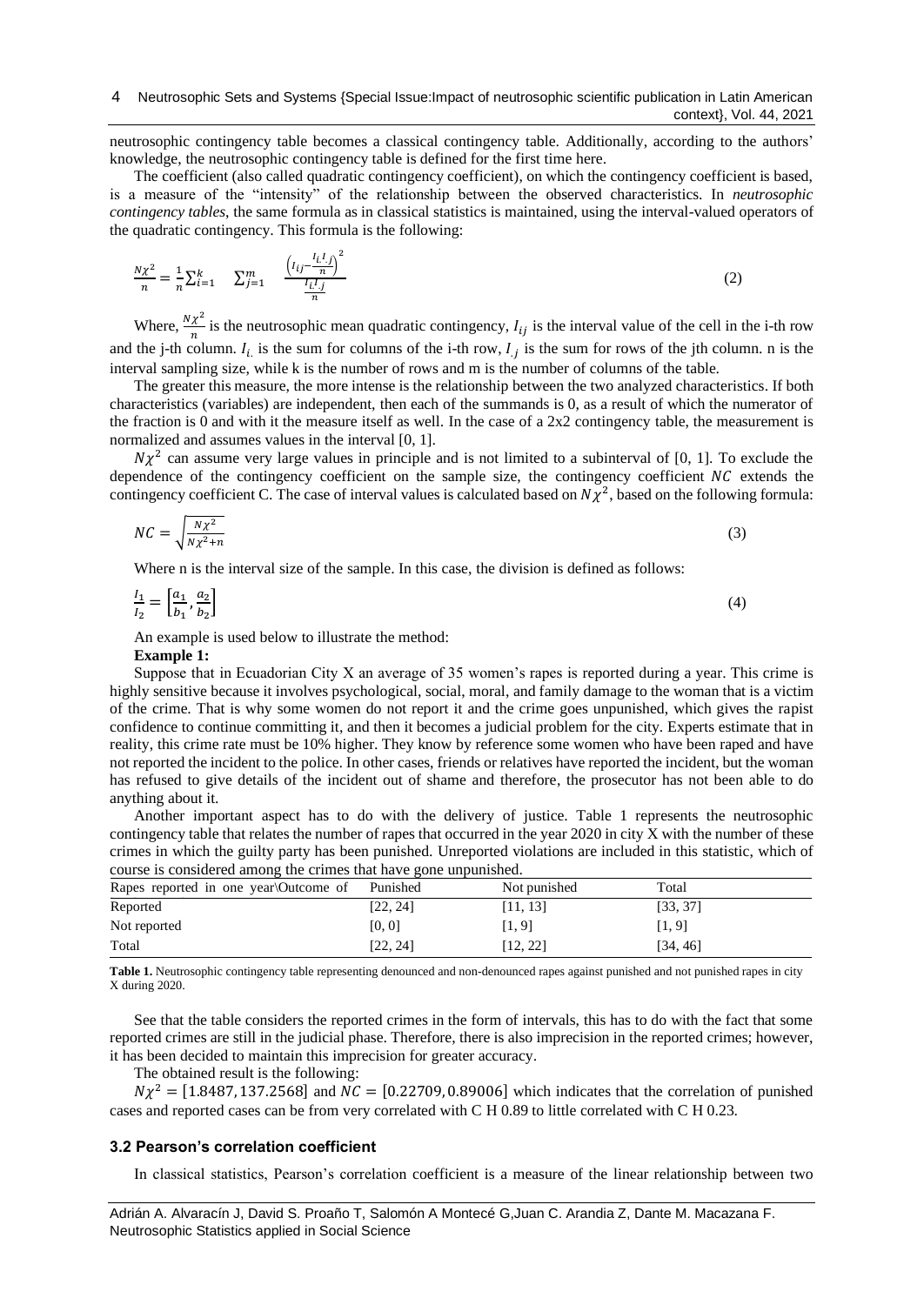quantitative random variables. Unlike covariance, Pearson's correlation is independent of the measurement scale of the variables.

Less formally, we can define the Pearson correlation coefficient as an index that can be used to measure the degree of relationship of two variables as long as both are quantitative.

In the case that two random variables x and y are being studied on a population; the Pearson correlation coefficient is represented with the letter  $\rho_{XY}$ , and the expression that allows us to calculate it is [\[49\]](#page-8-2):

$$
\rho_{XY} = \frac{\sigma_{XY}}{\sigma_X \sigma_Y} = \frac{E[(X - \mu_X)(Y - \mu_Y)]}{\sigma_X \sigma_Y} \tag{5}
$$

Where:

- $\bullet$   $\sigma_{XY}$  is the covariance of  $(X, Y)$ ,
- $\sigma_X$  is the standard deviation of variable X,
- $\sigma_Y$  is the standard deviation of variable Y.

Similarly, we can calculate this coefficient on a sample statistic, denoted as  $r_{xy}$ :

$$
r_{xy} = \frac{\sum x_i y_{i-nxy}}{n s_x s_y} \tag{6}
$$

In both formulas, Equation 4 of the division is used. Formulas 5 and 6 are converted into neutrosophic equations when the data  $(X, Y)$  or  $\{(x_i, y_i)\}\$  are intervals more than crisp values, respectively. Let us denote the generalizations of formulas 5 and 6 to the neutrosophic framework by  $N\rho_{XY}$  (which we will call *neutrosophic Pearson' correlation coefficient*) and  $Nr_{xy}$ , respectively. The explanation for using interval data instead of crisp data is the same as in the previous subsection.

The value of  $Nr_{xy}$  is a subinterval of [-1, 1]:

- If  $1 \in Nr_{rv}$ , there are cases with a perfect positive correlation. The index designates a total dependence between the two variables called a direct relationship: when one of them increases, the other also increases in constant proportion.
- If  $(0, 1) \subseteq Nr_{xy}$ , there is a positive correlation.
- If  $0 \in Nr_{xy}$ , there are cases where there is no linear relationship. But this does not necessarily imply that the variables are independent: there may still be nonlinear relationships between the two variables.
- If  $(-1, 0) \subseteq Nr_{xy}$ , there is a negative correlation.
- If  $-1$  ∈  $Nr_{xy}$ , there are cases with a perfect negative correlation. The index designates a total dependence between the two variables called an inverse relationship: when one of them increases, the other decreases in constant proportion.

Below we illustrate the use of this coefficient by an example:

## **Example 2:**

Tax evasion is an illegal activity and is usually regarded as an administrative offense in most legal systems. It is an illegal act of concealing property or income to pay fewer taxes. "Black money" is anyone who has evaded the payment of taxes. They are profits obtained in illegal or legal activities, but that are not declared to the Treasury to evade taxes. The intention is to keep it in cash, and not to deposit it with financial institutions so that it is not recorded in bank movements and the State is not aware of its existence.

Suppose that we want to study the relationship between the numbers in millions of dollars deposited in tax havens by citizens living in 21 cities of the territory of a country X, concerning the cost of living, measured in Consumer Price Index (CPI). In this way, both the economic and social impacts of tax evasion in each studied city are related. Hence, this phenomenon has economic, political, social, and legal significance.

However, it is difficult to have an exact figure of the millions of dollars that are in tax havens and that should be used in public expenditures of the city, because this illegal practice is hidden, therefore the most accurate way to represent it is in the form of an interval.

| So, the data are summarized in Table 2: |                                   |                                |  |  |
|-----------------------------------------|-----------------------------------|--------------------------------|--|--|
| Number of the City                      | Millions of dollars in tax havens | Consumer Price Index (CPI) (%) |  |  |
|                                         | [2.60, 3.40]                      | 2.9                            |  |  |
| $\overline{c}$                          | [5.30, 5.88]                      | 7.9                            |  |  |
| 3                                       | [8.60, 9.52]                      |                                |  |  |
| $\overline{4}$                          | [7.40, 7.73]                      | 7.7                            |  |  |
| 5                                       | [1.40, 1.81]                      | 6.5                            |  |  |
| 6                                       | [5.40, 6.29]                      | 3.8                            |  |  |
|                                         | [0.40, 0.88]                      | 1.8                            |  |  |
| 8                                       | [1.90, 2.46]                      | 6.9                            |  |  |
| 9                                       | [3.40, 3.59]                      | 8.8                            |  |  |
| 10                                      | [7.30, 8.22]                      |                                |  |  |

Adrián A. Alvaracín J, David S. Proaño T, Salomón A Montecé G,Juan C. Arandia Z, Dante M. Macazana F. Neutrosophic Statistics applied in Social Sciences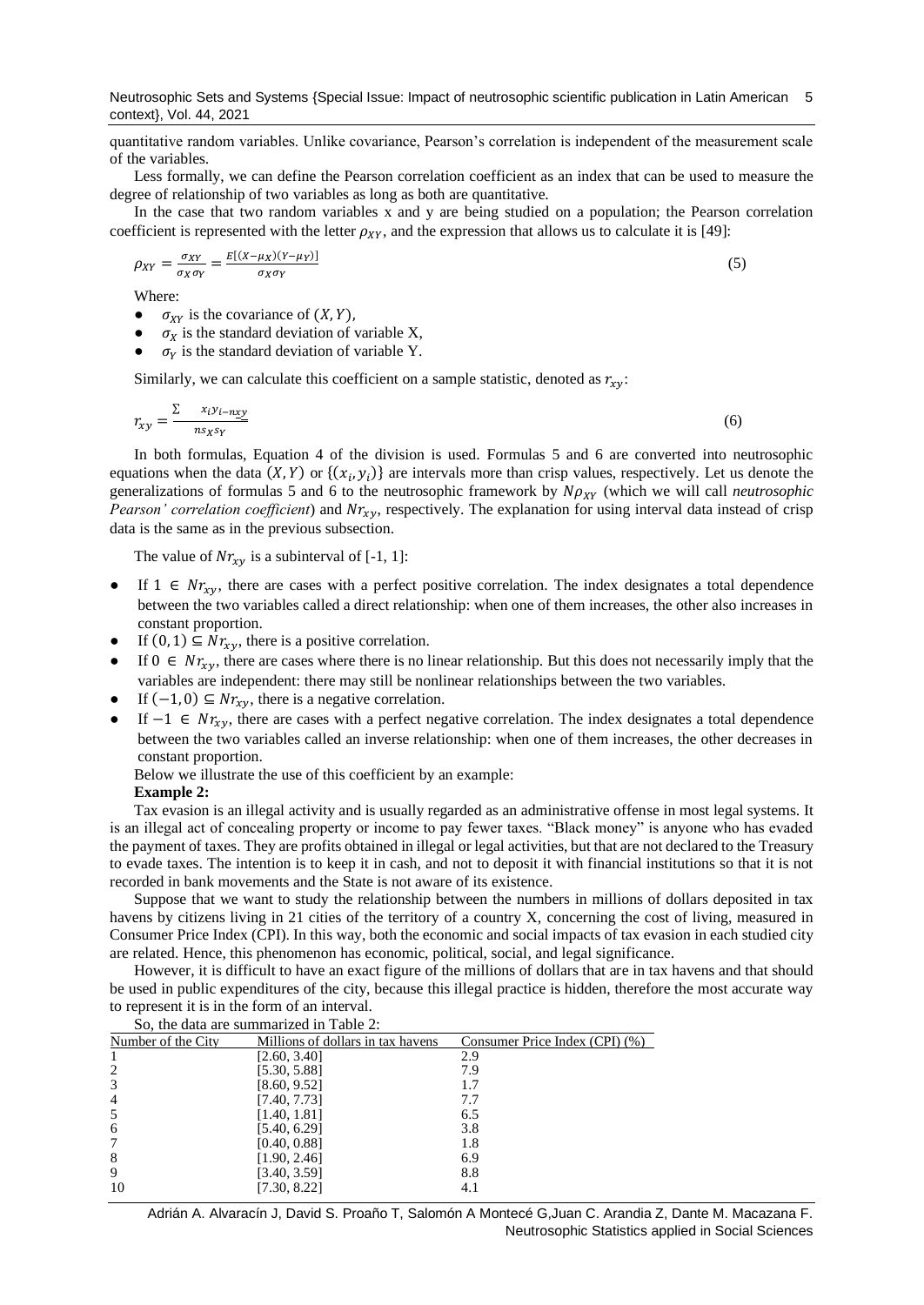6 Neutrosophic Sets and Systems {Special Issue: Impact of neutrosophic scientific publication in Latin American context}, Vol. 44, 2021

| 11 | [7.40, 7.81]  | 7.9 |
|----|---------------|-----|
| 12 | [8.00, 8.20]  | 1.4 |
| 13 | [7.70, 8.55]  | 4.3 |
| 14 | [5.80, 6.01]  | 8.5 |
| 15 | [7.80, 8.21]  | 1.1 |
| 16 | [2.50, 3.25]  | 7.1 |
| 17 | [4.20, 4.39]  | 5.7 |
| 18 | [0.80, 0.88]  | 8.9 |
| 19 | [5.00, 5.69]  | 7.4 |
| 20 | [9.90, 10.53] | 4.7 |
| 21 | [7.40, 7.53]  | 8.2 |

**Table 2:** Data from 21 cities that relate estimated amounts of millions in tax havens vs. CPI.

The result of applying Formula 6 to the data in Table 2 is  $Nr_{xy} = [-0.27838, -0.23236]$ , which indicates that in this case, the correlation is negative and quite small. Let us note that the data in the second column could be given as intervals and still formulas 5 and 6 remain applicable. This indicates that in this case the estimated amount of dollars in tax havens of citizens of the city does not significantly influence the standard of living of citizens.

## **3.3 Spearman's correlation coefficient**

In classical statistics, Spearman's correlation coefficient,  $\rho$  is a measure of the correlation (association or interdependence) between two continuous random variables, [\[49\]](#page-8-2). To calculate  $\rho$ , the data are sorted and replaced by their respective order.

The statistic  $\rho$  is given by the following expression:

$$
\rho = 1 - \frac{6\sum D^2}{N(N^2 - 1)}\tag{7}
$$

Where:

● D is the difference between the corresponding X-Y order statistics.

• N is the number of pairs.

The existence of identical data has to be considered when ordering them, although if these are few, this circumstance can be ignored.

For samples larger than 20 observations, we can use the following approximation by the t-Student distribution:

$$
t = \frac{\rho}{\sqrt{\frac{(1-\rho^2)}{(n-2)}}}
$$
\n<sup>(8)</sup>

The interpretation of Spearman's coefficient is the same as that of Pearson's. It oscillates between -1 and +1, indicating negative or positive associations respectively, 0 means no correlation but no independence.

As for contingency table and Pearson's correlation coefficient, it is possible and useful to extend  $\rho$  to the neutrosophic framework, denoting by  $N\rho$  when  $\{(x_i, y_i)\}$  are intervals rather than crisp values. Similarly, Equation 8 becomes Nt when  $\rho$  is replaced by N $\rho$ . Neutrosophic Spearman's correlation coefficient is a crisp value because orders are crisp values when interval values are compared, using the interval-value order definition.

The use of this coefficient will be illustrated with the following example:

## **Example 3:**

Let us revisit Example 2 and apply Spearman's correlation coefficient in it. In this case, we wish to confirm whether there is a correlation among the standard of living of citizens of the 21 cities, concerning the order (not the number of millions) in tax havens of citizens investigated by the courts.

Thus, Table 2 becomes the following Table 3 of ordered data:

|    | Number of the City Order of millions of dollars Order of Consumer Price D |        |
|----|---------------------------------------------------------------------------|--------|
|    |                                                                           |        |
|    |                                                                           |        |
|    | 20                                                                        |        |
|    | 14.5                                                                      | $-0.5$ |
|    |                                                                           |        |
|    | 11.5                                                                      | 5.5    |
|    |                                                                           |        |
|    |                                                                           |        |
|    |                                                                           | -13    |
| 10 | 14.5                                                                      |        |
|    | 14.5                                                                      | $-2.5$ |
|    | 17.5                                                                      | 15.5   |
|    |                                                                           |        |

Adrián A. Alvaracín J, David S. Proaño T, Salomón A Montecé G,Juan C. Arandia Z, Dante M. Macazana F. Neutrosophic Statistics applied in Social Science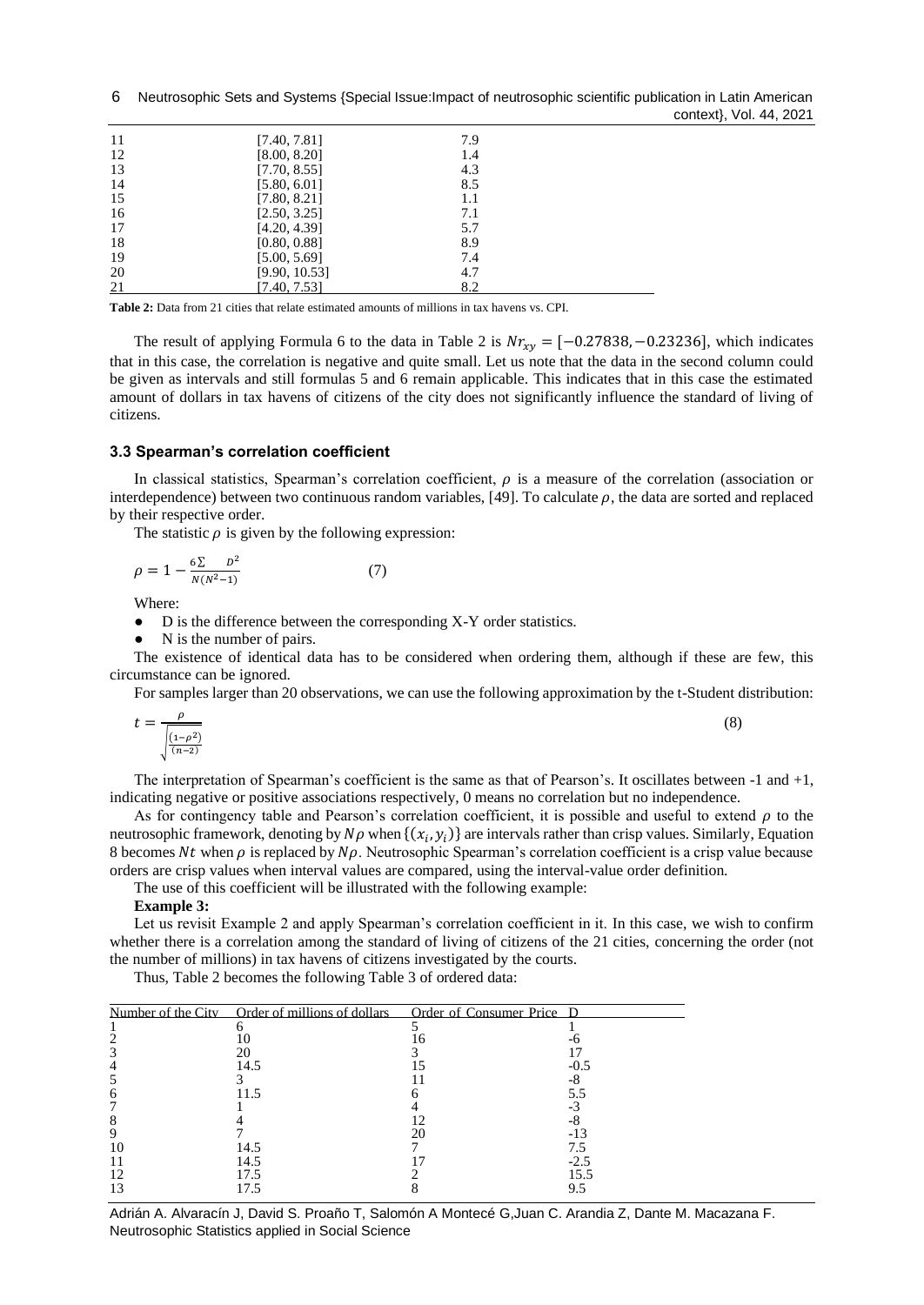Neutrosophic Sets and Systems {Special Issue: Impact of neutrosophic scientific publication in Latin American 7 context}, Vol. 44, 2021

| 14         | 11.5 | 10                | $-7.5$ |
|------------|------|-------------------|--------|
| 15         | 10   |                   | 18     |
| 16         |      | $1^{\circ}$<br>ιJ | -8     |
| 17         |      | 10                | -2     |
| 18         |      |                   | $-19$  |
| 19         |      | 14                | -5     |
| 20         |      |                   |        |
| $\gamma$ 1 | 14.5 |                   | $-3.5$ |

**Table 3:** Order of data from the 21 cities that relate the estimated dollar amounts in tax havens vs. CPI, and D.

Table 3 shows that the 11th, 13th, and 17th cases are considered repeated because they cannot be compared by the order between intervals. For example, it is not  $[5.40, 6.29] \leq 5.80, 6.01$  nor  $[5.80, 6.01] \leq 5.40, 6.29$ in Table 2, therefore they are considered to have the same order, the 11<sup>th</sup> one, which is converted into  $\frac{11+12}{2}$  = 11.5. The result is  $N\rho = -0.32857$ , which is consistent with Neutrosophic Pearson's correlation coefficient.

Let us note that in this case the amount of millions in tax havens does not matter, only the order.

#### **Conclusion**

This paper covered the definition, illustration, and proposition of neutrosophic statistics methods in Social Sciences. On many occasions, the data available in Social Sciences contain inconsistencies due to inaccuracies, contradictions in the sources of information and knowledge, lack of objectivity in some opinions, among other factors. That is why in these cases, data represented in the form of intervals may be necessary. Specifically, in this paper, we define and illustrate the use of contingency tables, Pearson's correlation coefficient, and Spearman's correlation coefficient generalized to the neutrosophic framework. Three examples of the use of each of them served to show how and why to use neutrosophic statistics in these cases, where the examples used are mainly based on hypothetical problems of Legal Sciences. In future research, we will propose to generalize other methods of classical statistics to the framework of Neutrosophy, so that they will be helpful to solve problems of Social Sciences.

#### <span id="page-6-0"></span>**References**

- [1] E. F. Borgatta, A. N. Jara-Rhonda, and J. V. Montgomery, *Encyclopedia of Sociology*: Macmillan, 1992.
- <span id="page-6-1"></span>[2] I. I. Orozco Fernández and J. Estupiñán Ricardo, "Atención a la diversidad como premisa de la formación del profesional en comunicación social," *Dilemas Contemporáneos: Educación, Política y Valores,* vol. 6, 2018.
- [3] J. E. Ricardo, M. I. M. Villalva, Z. A. O. Padilla, and L. A. C. Hurtado, "Filosofía de la comunicación, complemento necesario en el aprendizaje de las Ciencias Sociales," *Magazine de las Ciencias: Revista de Investigación e Innovación,* vol. 3, pp. 39-52, 2018.
- [4] J. E. Ricardo, Á. B. M. Vásquez, R. A. A. Herrera, A. E. V. Álvarez, J. I. E. Jara, and N. B. Hernández, "Management System of Higher Education in Ecuador. Impact on the Learning Process," *Dilemas Contemporáneos: Educación, Política y Valore,* 2018.
- [5] D. C. Vera, A. V. T. Suntaxi, G. C. I. Alcívar, J. E. Ricardo, and M. D. O. Rodríguez, "Políticas de inclusión social y el sistema de ingreso a las instituciones de educación superior del ecuador," *Dilemas Contemporáneos: Educación, Política y Valores,* vol. 6, 2018.
- <span id="page-6-2"></span>[6] F. Smarandache, *Neutrosophy. / Neutrosophic Probability, Set, and Logic*. Rehoboth: Amer. Res. Press, 1998.
- <span id="page-6-3"></span>[7] F. Smarandache, *Introduction to Neutrosophic Sociology (Neutrosociology)* Brussells: Pons, 2019.
- <span id="page-6-4"></span>[8] F. Smarandache, *Introduction to Neutrosophic Statistics*. Craiova: Sitech & Education Publishing, 2014.
- <span id="page-6-5"></span>[9] J. C. Sierra-Morán, J. F. Enríquez-Chuga, W. M. Arias-Collaguazo, and C. W. Maldonado-Gudiño, "Neutrosophic statistics applied to the analysis of socially responsible participation in the community," *Neutrosophic Sets and Systems,,* vol. 26, pp. 19-28, 2019.
- [10] P. A. Mena-Silva, A. Romero-Fernández, and L. A. Granda-Macías, "Neutrosophic Statistics to Analyze Prevalence of Dental Fluorosis," *Neutrosophic Sets and Systems,,* vol. 37, pp. 160-168, 2020.
- [11] R. Meléndez-Carballido, H. Paronyan, M. Alfaro-Matos, and A. L. Santillán-Molina, "Neutrosophic statistics applied to demonstrate the importance of humanistic and higher education components in students of legal careers," *Neutrosophic Sets and Systems,,* vol. 26, pp. 174-180, 2019.
- [12] P. A. Centeno-Maldonado, Y. Puertas-Martinez, G. S. Escobar-Valverde, and J. D. Inca-Erazo, "Neutrosophic statistics methods applied to demonstrate the extra-contractual liability of the state from the Administrative Organic Code," *Neutrosophic Sets and Systems,,* vol. 26, pp. 29-34, 2019.
- [13] D. Cadena-Piedrahita, S. Helfgott-Lerner, A. Drouet-Candel, F. Cobos-Mora, and N. Rojas-Jorgge, "Herbicides in the Irrigated Rice Production System in Babahoyo, Ecuador, Using Neutrosophic Statistics," *Neutrosophic Sets and Systems,,* vol. 39, pp. 153-163, 2021.
- [14] M. Aslam, O. H. Arif, and R. A. Khan-Sherwani, "New Diagnosis Test under the Neutrosophic Statistics: An Application to Diabetic Patients," *BioMed Research International, ,* vol. 2020, pp. 1-7, 2020.
- [15] M. Aslam, "A Variable Acceptance Sampling Plan under Neutrosophic Statistical Interval Method," *Symmetry,,* vol. 11, p. 114, 2019.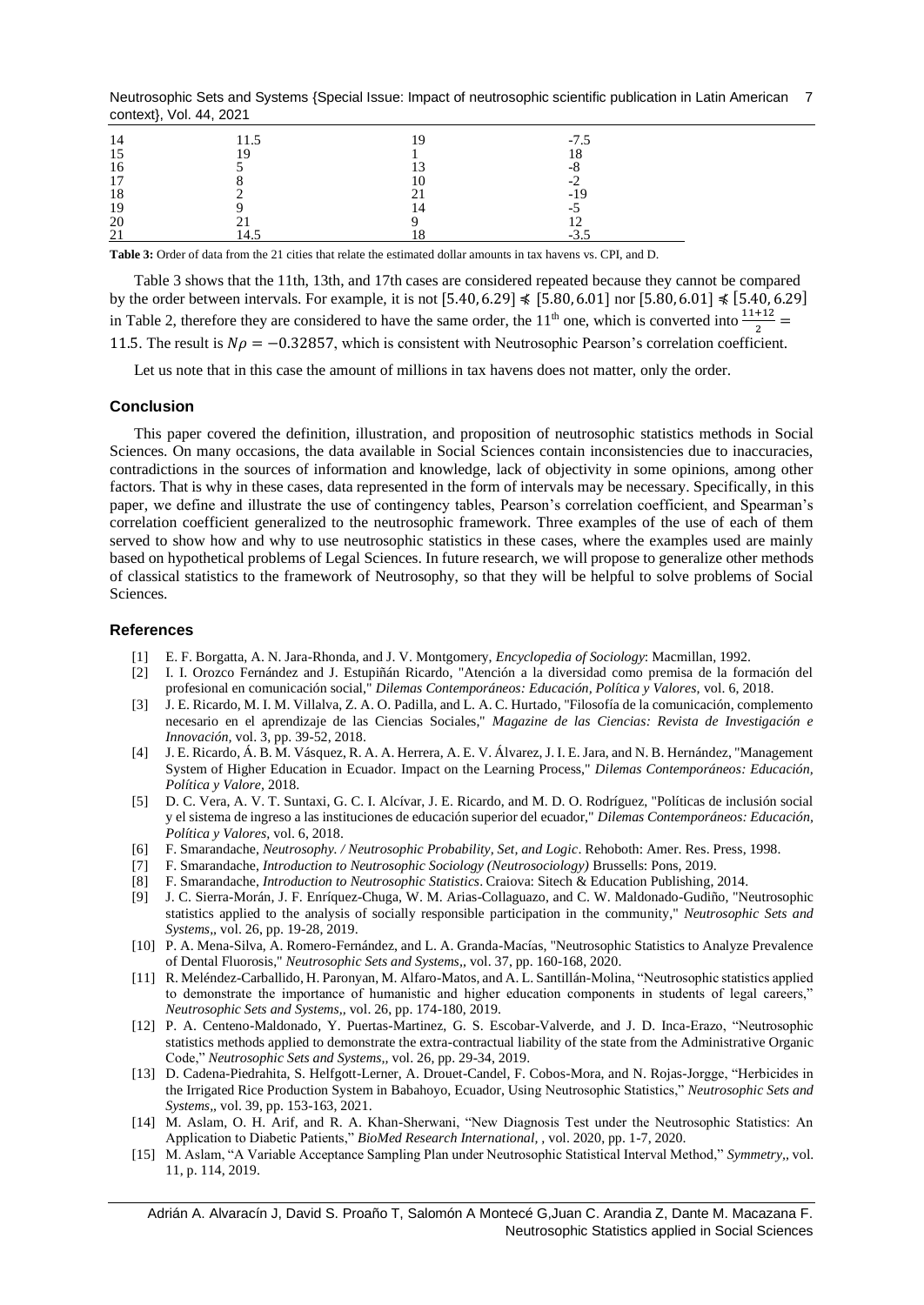#### 8 Neutrosophic Sets and Systems {Special Issue: Impact of neutrosophic scientific publication in Latin American context}, Vol. 44, 2021

- [16] S. K. Patro and F. Smarandache, "The Neutrosophic Statistical Distribution More Problems, More Solutions," *Neutrosophic Sets and Systems,,* vol. 12, pp. 73-79, 2016.
- [17] L. E. Valencia-Cruzaty, M. Reyes-Tomalá, C. M. Castillo-Gallo, and F. Smarandache, "A Neutrosophic Statistic Method to Predict Tax Time Series in Ecuador," *Neutrosophic Sets and Systems,,* vol. 34, pp. 33-39, 2020.
- <span id="page-7-0"></span>[18] F. Smarandache, *Neutropsychic Personality A mathematical approach to psychology*. Brussels: Pons, 2018.
- [19] E. L. Hernández-Ramos, L. R. Ayala-Ayala, D. F. Tixi-Torres, and R. Gonzalez, "Method for Treatment and its Incidence in the Change of Social Rehabilitation Regime using Neutrosophic Compensatory Logic," *Neutrosophic Sets and Systems,,* vol. 37, pp. 377-384, 2020.
- [20] L. K. Baque-Villanueva, D. A. Viteri-Intriago, L. K. Álvarez-Gómez, and A. M. Izquierdo-Morán, "Business Plan for Entrepreneurs, Actors and Organizations of Social and Solidarity Economy based on Neutrosophic AHP-SWOT," *Neutrosophic Sets and Systems,,* vol. 37, pp. 224-234, 2020.
- [21] S. D. Álvarez-Gómez, J. F. Goyes-García, and B. Pinda-Guanolema, "Linking Neutrosophic AHP and Neutrosophic Social Choice Theory for Group Decision Making," *Neutrosophic Sets and Systems,,* vol. 37, pp. 385-394, 2020.
- [22] C. V. Valenzuela-Chicaiza, O. G. Arciniegas-Paspuel, P. Y. Carrera-Cuesta, and S. D.-R. Álvarez-Hernández, "Neutrosophic Psychology for Emotional Intelligence Analysis in Students of the Autonomous University of Los Andes, Ecuador," *Neutrosophic Sets and Systems,,* vol. 34, pp. 1-8, 2020.
- [23] C. Veerappan and B. Albert, "Multiple-criteria decision analysis process by using prospect decision theory in interval-valued neutrosophic environment," *CAAI Transactions on Intelligence Technology,,* vol. 5, pp. 209–221, 2020.
- [24] G. Á. Gómez, J. V. Moya, and J. E. Ricardo, "Method to measure the formation of pedagogical skills through neutrosophic numbers of unique value," *Revista Asociación Latinoamericana de Ciencias Neutrosóficas. ISSN 2574- 1101,* vol. 11, pp. 41-48, 2020.
- <span id="page-7-1"></span>[25] A. S. Molina, W. A. C. Calle, and J. D. B. Remache, "The application of Microsoft Solution Framework Software Testing using Neutrosophic Numbers," *Neutrosophic Sets and Systems,* vol. 37, pp. 267-276, 2020.
- [26] A. Abdel-Monem and A. Abdel Gawad, "A hybrid Model Using MCDM Methods and Bipolar Neutrosophic Sets for Select Optimal Wind Turbine: Case Study in Egypt," *Neutrosophic Sets and Systems,* vol. 42, pp. 1-27, 2021.
- [27] M. E. Á. Tapia, D. C. M. Raúl, and C. N. M. Vinicio, "Indeterminate Likert Scale for the Analysis of the Incidence of the Organic Administrative Code in the current Ecuadorian Legislation," *Neutrosophic Sets and Systems,* vol. 37, pp. 329-335, 2020.
- [28] C. E. Ochoa Díaz, L. A. Colcha Ramos, M. J. Calderón Velásquez, and O. Pérez Peña, "Knowledge-based Hiring Recommender Model for Occasional Services in the Public Sector," *Neutrosophic Sets and Systems,* vol. 37, pp. 176- 183, 2020.
- [29] F. d. R. Lozada López, M. E. Villacreses Medina, and E. C. Villacis Lascano, "Measure of Knowledge in Students at Uniandes, Ecuador, on the Manifestations of Oral Cancer," *Neutrosophic Sets and Systems,* vol. 37, pp. 151-159, 2020.
- [30] C. A. Escobar Suárez, R. Oliva Torres, and L. Espinoza Freire, "Neutrosophic Analysis of Complications Generated by Hypothyroidism during Pregnancy," *Neutrosophic Sets and Systems,* vol. 37, pp. 141-150, 2020.
- [31] A. D. M. Manzano, J. Y. V. Villegas, L. M. O. Escobar, and L. T. Jiménez, "Neutrosophic Analysis of the Facultative Vote in the Electoral Process of Ecuador," *Neutrosophic Sets and Systems,* vol. 37, pp. 355-360, 2020.
- [32] C. C. Guillot, D. R. M. Medina, and M. A. B. Ávalos, "Neutrosophic Evaluation of Depression Severity," *Neutrosophic Sets and Systems,* vol. 37, pp. 242-249, 2020.
- [33] J. L. R. Villafuerte, L. D. T. Torres, and L. T. Jimenez, "Neutrosophic Hypothesis to validate a modification for Article 630 of the Integral Organic Criminal Code of Ecuador," *Neutrosophic Sets and Systems,* vol. 37, pp. 260-266, 2020.
- [34] P. E. D. P. Franco, A. J. P. Palacio, and I. A. C. Piza, "Neutrosophic Hypothesis to validate a Reform Project to Article 87 of the General Organic Code of Processes of Ecuador," *Neutrosophic Sets and Systems,* vol. 37, pp. 316- 322, 2020.
- [35] N. V. Q. Arnaiz, N. G. Arias, and L. C. C. Muñoz, "Neutrosophic K-means Based Method for Handling Unlabeled Data," *Neutrosophic Sets and Systems,* vol. 37, pp. 308-315, 2020.
- [36] A. J. P. Palacios, L. B. Bustamante, V. C. Armijo, and V. S. N. Luque, "Neutrosophic multicriteria method to evaluate the com-petencies of mayoral candidates," *Revista Asociación Latinoamericana de Ciencias Neutrosóficas. ISSN 2574-1101,* vol. 11, pp. 17-24, 2020.
- [37] I. Pimienta Concepción, E. Mayorga Aldaz, L. Gabriel Flores, and E. González Caballero, "Neutrosophic Scale to Measure Psychopathic Personalities Based on Triple Refined Indeterminate Neutrosophic Sets," *Neutrosophic Sets and Systems,* vol. 37, pp. 61-70, 2020.
- [38] G. A. Gómez, J. F. G. García, S. D. Á. Gómez, and F. Smarandache, "Neutrosophic Sociogram for Group Analysis," *Neutrosophic Sets and Systems,* vol. 37, pp. 417-427, 2020.
- [39] P. A. Mena Silva, A. Romero Fernández, and L. A. Granda Macías, "Neutrosophic Statistics to Analyze Prevalence of Dental Fluorosis," *Neutrosophic Sets and Systems,* vol. 37, pp. 160-168, 2020.
- [40] P. A. M. Silva, A. R. Fernández, and L. A. G. Macías, "Neutrosophic Statistics to Analyze Prevalence of Dental Fluorosis," *Neutrosophic Sets and Systems,* vol. 37, pp. 160-168, 2020.
- [41] C. R. Martínez, G. A. Hidalgo, M. A. Matos, and F. Smarandache, "Neutrosophy for Survey Analysis in Social Sciences," *Neutrosophic Sets and Systems,* vol. 37, pp. 409-416, 2020.
- [42] D. V. G. Mayorga, E. d. P. A. Escobar, and O. F. S. Montoya, "Neutrosophy Used to Measure the Legal and Socioeconomic Effect of Debtors," *Neutrosophic Sets and Systems,* vol. 37, pp. 295-301, 2020.